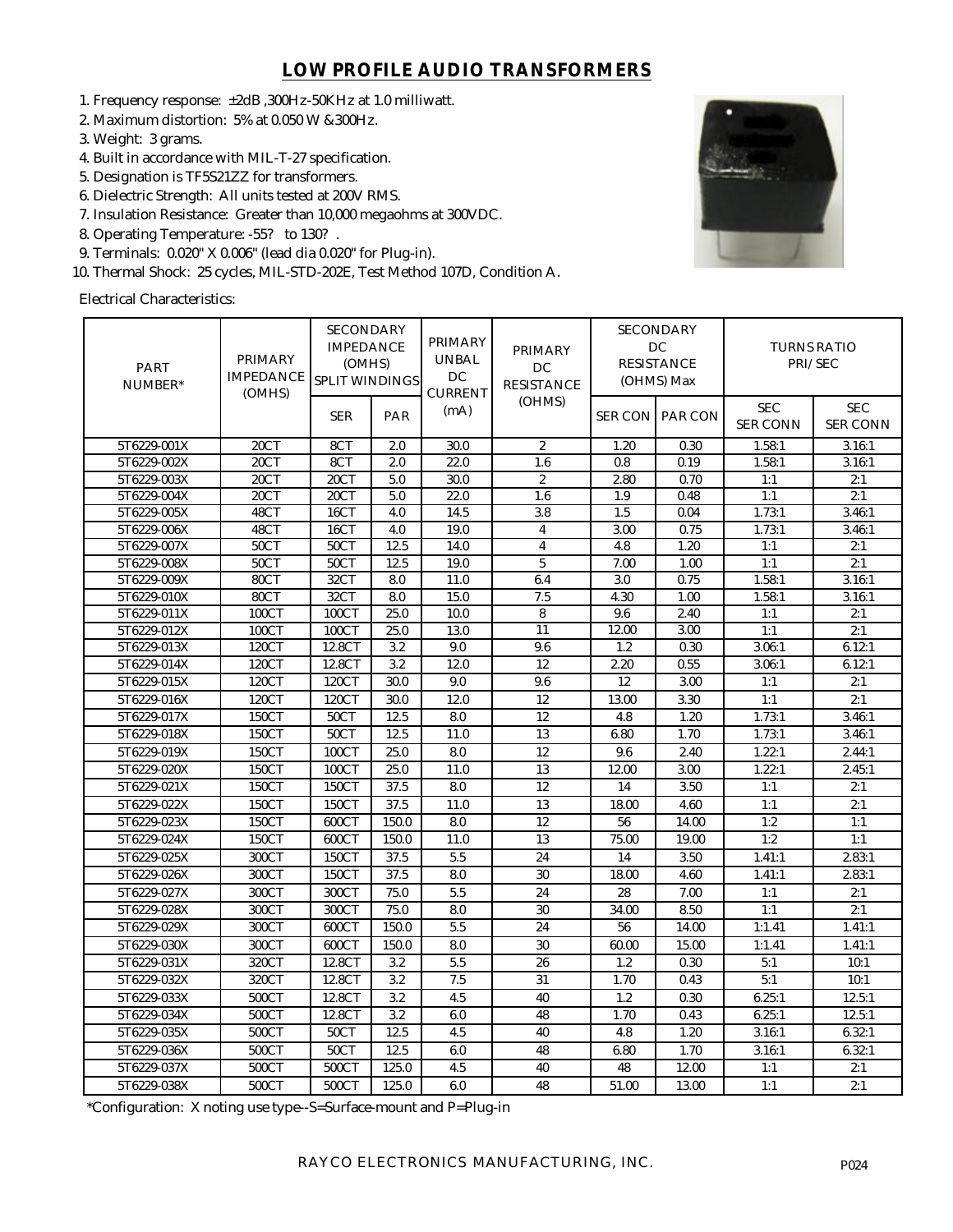## Continued…

|             |                  | <b>SECONDARY</b>       |                  | PRIMARY                 |                   | <b>SECONDARY</b>  |                    | <b>TURNS RATIO</b> |                 |
|-------------|------------------|------------------------|------------------|-------------------------|-------------------|-------------------|--------------------|--------------------|-----------------|
|             |                  |                        | <b>IMPEDANCE</b> |                         | <b>PRIMARY</b>    | DC                |                    |                    |                 |
| <b>PART</b> | <b>PRIMARY</b>   | (OMHS)<br><b>SPLIT</b> |                  | <b>UNBAL</b>            | DC                |                   |                    |                    |                 |
|             | <b>IMPEDANCE</b> |                        |                  | DC                      |                   | <b>RESISTANCE</b> |                    | PRI/SEC            |                 |
| NUMBER*     | (OMHS)           |                        |                  | <b>CURRENT</b>          | <b>RESISTANCE</b> | (OHMS) Max        |                    |                    |                 |
|             |                  | <b>SER</b>             | PAR              |                         | (OHMS)            | <b>SER CON</b>    | PAR                | <b>SEC</b>         | <b>SEC</b>      |
|             |                  |                        |                  | (mA)                    |                   |                   | CON                | <b>SER CONN</b>    | <b>SER CONN</b> |
| 5T6229-039X | 600CT            | 12.8CT                 | 3.2              | 4.0                     | 48                | 1.2               | 0.30               | 6.85:1             | 13:7            |
| 5T6229-040X | 600CT            | 12.8CT                 | 3.2              | 5.5                     | $5\sqrt{3}$       | 1.70              | 0.43               | 6.85:1             | 13.7:1          |
| 5T6229-041X | 600CT            | 48CT                   | 12.0             | 4.0                     | 48                | 46                | 12.00              | 3.54:1             | 7.07:1          |
| 5T6229-042X | 600CT            | 48CT                   | 12.0             | 5.5                     | 53                | 6.80              | 1.70               | 3.5:1              | 7.07:1          |
| 5T6229-043X | 600CT            | 600CT                  | 150              | 4.0                     | 48                | 56                | 14                 | 1:1                | 2:1             |
| 5T6229-044X | 600CT            | 600CT                  | 150.0            | 5.5                     | 53                | 79.00             | 20.00              | 1:1                | 2:1             |
| 5T6229-045X | 600CT            | 1200CT                 | 300              | 4.0                     | 48                | 120               | 30                 | 1:1.41             | 1.41:1          |
| 5T6229-046X | 600CT            | 1200CT                 | 300.0            | 5.5                     | 53                | 105.00            | 26.00              | 1:1.41             | 1.41:1          |
| 5T6229-047X | 1000CT           | 12CT                   | 3                | 3                       | 80                | 1.2               | 0.3                | 9.13:1             | 18.26:1         |
| 5T6229-048X | 1000CT           | 12CT                   | $3.0\,$          | 4.5                     | 103               | 16.00             | 4.00               | 9.13:1             | 18.3:1          |
| 5T6229-049X | 1000CT           | 50CT                   | 12.5             | 3                       | 80                | 4.8               | 1.2                | 4.47:1             | 8.94:1          |
| 5T6229-050X | 1000CT           | 50CT                   | 12.5             | 4.5                     | 103               | 64.00             | 16.00              | 4.47:1             | 8.94:1          |
| 5T6229-051X | 1000CT           | 1000CT                 | 250              | 3                       | 80                | 96                | 24                 | 1:1                | 2:1             |
| 5T6229-052X | 1000CT           | 1000CT                 | 250.0            | 4.5                     | 103               | 126.00            | 30.00              | 1:1                | 2:1             |
| 5T6229-053X | 1200CT           | 12.8CT                 | 3.2              | 2.9                     | 100               | 1.50              | 0.37               | 9.68:1             | 19.4:1          |
| 5T6229-054X | 1200CT           | 12.8CT                 | 3.2              | 3                       | 96                | 1.2               | 0.3                | 9.68:1             | 19.4:1          |
| 5T6229-055X | 1200CT           | 12.8CT                 | 3.2              | $\overline{4}$          | 110               | 1.7               | 0.43               | 9.68:1             | 19.4:1          |
| 5T6229-056X | 1200CT           | 500CT                  | 125.0            | 2.9                     | 100               | 60.00             | 15.00              | 1.55:1             | 3.1:1           |
| 5T6229-057X | 1200CT           | 500CT                  | 125              | 3                       | ${\bf 96}$        | 48                | 24                 | 1.55:1             | 3.1:1           |
| 5T6229-058X | 1200CT           | 500CT                  | 125              | $\overline{\mathbf{4}}$ | 110               | 52                | 13                 | 1.55:1             | 3.1:1           |
| 5T6229-059X | 1200CT           | 1200CT                 | 300.0            | $2.9\,$                 | 100               | 140.00            | 35.00              | 1:1                | 2:1             |
| 5T6229-060X | 1200CT           | 1200CT                 | 300              | 3                       | 96                | 120               | 30                 | 1:1                | 2:1             |
| 5T6229-61X  | 1200CT           | 1200CT                 | 300              | $\overline{\mathbf{4}}$ | 110               | 128               | 32                 | 1:1                | 2:1             |
| 5T6229-062X | 1500CT           | 12CT                   | 3.0              | 2.6                     | 130               | 1.40              | 0.35               | 11.2:1             | 22.4:1          |
| 5T6229-063X | 1500CT           | 12CT                   | $\mathbf{3}$     | 3.5                     | 130               | 1.6               | 0.4                | 11.2:1             | 22.4:1          |
| 5T6229-064X | 1600CT           | 12.8CT                 | 3.2              | 2.5                     | 130               | 1.2               | 3.00               | 11.18:1            | 22.36:1         |
| 5T6229-065X | 1600CT           | 12.8CT                 | 3.2              | 2.5                     | 150               | 1.50              | 0.37               | 11.2:1             | 22.4:1          |
| 5T6229-066X | 1600CT           | 12.8CT                 | 3.2              | 3.5                     | 140               | 1.7               | 0.43               | 11.2:1             | 22.4:1          |
| 5T6229-067X | 2000CT           | 8CT                    | 2.0              | 2.2                     | 160               | 0.8               | 0.19               | 15.8:1             | 31.6:1          |
| 5T6229-068X | 2000CT           | 8CT                    | 2.0              | 2.2                     | 170               | 0.92              | 0.23               | 15.8:1             | 31.6:1          |
| 5T6229-069X | 2000CT           | 8CT                    | $\sqrt{2}$       | 3                       | 200               | 1.2               | 0.3                | 15.8:1             | 31.6:1          |
| 5T6229-070X | 2000CT           | 2000CT                 | 500.0            | 2.2                     | 160               | 190.0             | $\overline{48.00}$ | 1:1                | 2:1             |
| 5T6229-071X | 2000CT           | 2000CT                 | 500.0            | 2.2                     | 170               | 230.00            | 57.00              | 1:1                | 2:1             |
| 5T6229-072X | 2000CT           | 2000CT                 | 500              | 3                       | 200               | 220               | 55                 | 1:1                | 2:1             |
| 5T6229-073X | 3000CT           | 3000CT                 | 725.0            | 1.8                     | 250               | 350.00            | 88.00              | 1:1                | 2:1             |
| 5T6229-074X | 3000CT           | 3000CT                 | 750              | 2.5                     | 240               | 340               | 85                 | 1:1                | 2:1             |
| 5T6229-075X | 4000CT           | 16CT                   | 4.0              | $1.6\,$                 | 34                | 1.80              | 0.45               | 15.8:1             | 31.6:1          |
| 5T6229-076X | 4000CT           | 16CT                   | 4.0              | 1.6                     | 320               | $1.6\,$           | 0.40               | 15.8:1             | 31.6:1          |
| 5T6229-077X | 4000CT           | 16CT                   | 4                | $\mathbf{2}$            | 350               | 3                 | 0.75               | 15.8:1             | 31.6:1          |
| 5T6229-078X | 4000CT           | 600CT                  | 150.0            | 1.6                     | 34                | 70.00             | 18.00              | 2.58:1             | 5.16:1          |
| 5T6229-079X | 4000CT           | 600CT                  | 150.0            | 1.6                     | 320               | 56.0              | 14.00              | 2.58:1             | 5.16:1          |
| 5T6229-080X | 4000CT           | 600CT                  | 150              | $\boldsymbol{2}$        | 350               | 76                | 19                 | 2.58:1             | 5.16:1          |
| 5T6229-081X | 4000CT           | 1000CT                 | 150.0            | 1.6                     | 34                | 120.00            | 30.00              | 2:1                | 4:1             |
| 5T6229-082X | 4000CT           | 1000CT                 | 250.0            | 1.6                     | 320               | 96.0              | 24.00              | 2:1                | 4:1             |
| 5T6229-083X | 4000CT           | 1000CT                 | 250              | $\mathbf{2}$            | 350               | 120               | 30                 | 2:1                | 4:1             |
| 5T6229-084X | 5000CT           | 500CT                  | 125.0            | 1.4                     | 42                | 58.00             | 14.00              | 3.16:1             | 6.32:1          |
| 5T6229-085X | 5000CT           | 500CT                  | 125.0            | 1.4                     | 400               | 48                | 12.00              | 3.16:1             | 6.32:1          |
| 5T6229-086X | 5000CT           | 500CT                  | 125              | $\mathbf{2}$            | 400               | 68                | 17                 | 3.16:1             | 6.32:1          |
| 5T6229-087X | 5000CT           | 5000CT                 | 1250.0           | 1.2                     | 42                | 580.00            | 150.00             | 1:1                | 2:1             |
| 5T6229-088X | 5000CT           | 5000CT                 | 1250.0           | 1.4                     | 400               | 480               | 120.00             | 1:1                | 2:1             |
| 5T6229-089X | 5000CT           | 5000CT                 | 1250             | $\boldsymbol{2}$        | 400               | 540               | 14                 | 1:1                | 2:1             |

\*Configuration: X noting use type--S=Surface-mount and P=Plug-in